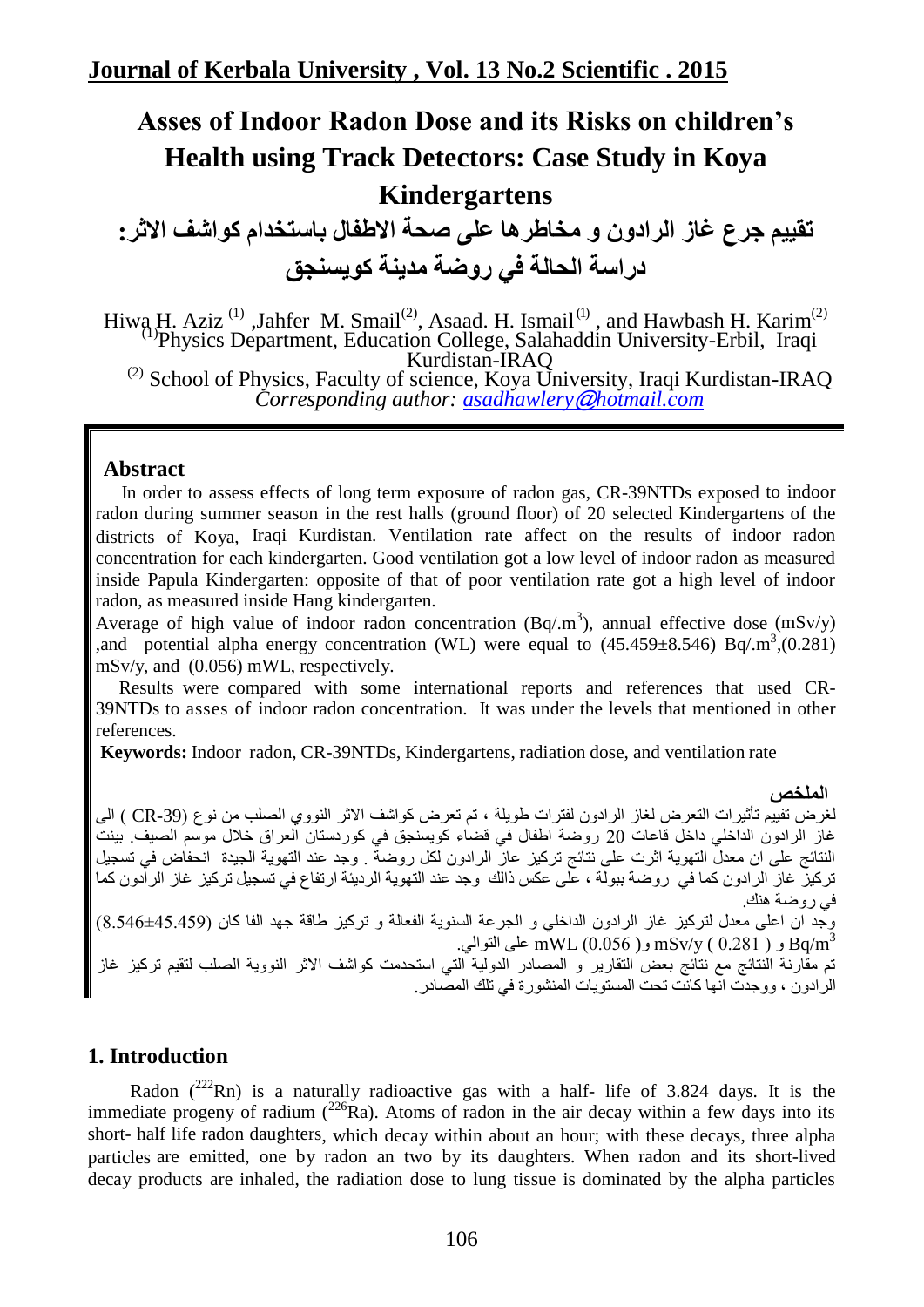emitted by the deposited decay products. These products, especially those attached to small size aerosols or that remain in unattached form, cause damage to sensitive lung cells [1].

 Alpha particles are high linear energy transfer (LET) radiation and carry sufficient energy to cause permanent dames to DNA [2]. In addition, a number of in vitro studies using radon gas were defined for understanding the early changes induced at cellular and molecular level and DNA repair of these events. The studies proved that radon is capable of inducing significant chromosome damage event at very low doses and low dose-rate [3]. The studies proved that radon is capable of inducing significant chromosome even at very low doses and low dose- rate [3]. As well as, high ratio of indoor radon has impact of the male fertility [4], this more effects on the infertility of the male children.

 In solid state track detectors as CR39 and other polycarbonate compounds, the path of an ionizing particle along the damaged trail is revealed by a conical pitch which is visible to microscopic analysis after a chemical etching. The pitch characteristics depend on properties of the etching solution and on travelling ion, so to allow determination of ion properties. So nuclear track detectors (NTDs) register alpha particles emitted by radon gas and its progeny in the form of tracks, which will become visible under the optical microscope upon suitable chemical etching of the NTDs [5]. Interesting of radon dosimeters depended on the calibration factor, this factor has a wide range depends not only on the geometry of the used configuration but also on many parameters such as; type of the sued detector via their etching conditions, detector efficiency and the dosimeter dimensions [6-7]. A recent review on NTDs has been given in references [8-9]. In the present study, indoor radon levels and effective dose (HE) measured inside halls of kindergartens in Koya city in Iraqi Kurdistan that have several of kindergartens using CR-39NTDs.

### **2. Research methodology**

#### **2.1 Area under study**

Koya city is located in the north of Erbil Governorate (capital of Iraqi Kurdistan), and that region is a mountain region with a complex geological formation (Fig.1). Latitude and longitude of Koya 36.1244 and 45.1778, respectively. It is located in the Erbil Governorate of Iraqi Kurdistan and close to the Iranian border.

#### **2.2 Materials**

#### *2.2.1 CR-39 NTDs*

The CR-39 plastic track detector is a  $C_{12}H_{18}O_7$  polymer with density 1.3 g/cm and its thickness is 700µm. CR-39 detectors used in the present study were produced from INTERCAST EURIPE SRL (43100 Parma-Italy), and cut into  $(1\times1.5)$  cm engraved code. It was calibrated by Ismail in previous work  $[10]$ , and its efficiency in 6N NaOH at  $70^{\circ}$ C of chemical etching was  $80.3 + 1.67\%$ .

### *2.2.2 Radon Dosimeters*

Radon dosimeters (see Fig.2) have a cylindrical shapes with the dimensions (height =7cm: diameter  $= 6$ cm) were equipped with CR-39 and covered with sponge membrane (0.5 cm thickness) for discrimination between radon and its isotope  $(^{220}Rn)$ , the dosimeters are calibrated in previous work to calculated the calibration factor  $(K)[10]$ .

#### **2.3 Experimental procedures**

Radon dosimeters (see Fig.2) equipped with CR-39 (INTERCAST EUROPE SRL) were distributed inside rest halls (four for each hall) of the 124 halls of the kindergartens were known. Place of installed exposure chambers was 50cm under the roof of the hall on the singlewalled. After 90 days of exposure, the dosimeters were collected and chemically etched in 6N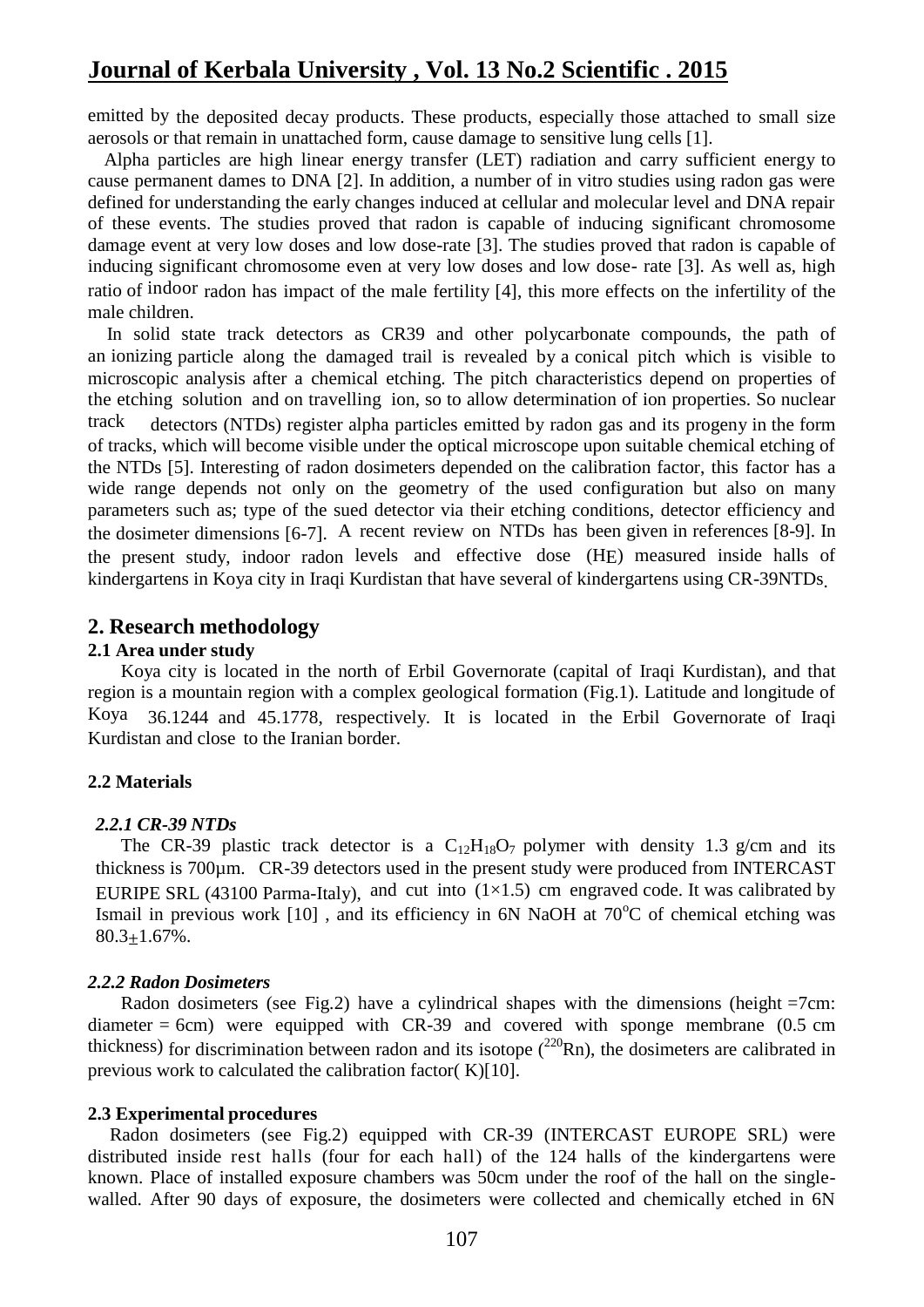NaOH at 70oC for 9h. An optical microscope with a magnification of 200 was use to account the number of tracks per cm2 that occurred in each detectors, as shown in Fig.3.

### **2.4 The measurements**

### **2.4.1 Indoor radon concentration**

Average radon concentration in the halls of Kindergartens measured by passive methods for the summer season and calculated as [11];

 $C_{Rn}(Bq/m^3) = \rho/kt$  (1)

where  $\rho$  is the track density (track/cm<sup>2</sup>), k is the calibration factors = 2.68 cm [10], and t is the exposure time  $(=90 \text{ days})$ .

### *2.4.2 Potential alpha energy concentration (WL)*

The measured  $^{222}$ Rn values can be converted into (WL) if the equilibrium factor F is known from the following formula [12];

 $WL = F C_{Rn}/3700$  (2)

### *2.4.3Personal dosimeter*

The effective dose (HE) of radon and its progeny obtained by relation [13];

 $HE = CRn \{ do + de aexp (bDo/D) \}$  (3)

Where **do** and **de** are the recommended values for the effective dose conversion factors for radon and its progeny as do= 0.33  $\mu Sv.y^{-1}$  per Bq.m<sup>-3</sup> and , de= 80  $\mu Sv.y^{-1}$ . D and  $D_0$  are the track densities (track/cm<sup>2</sup>.day) for open and filtered dosimeter respectively.

### **3. Results and Discussion**

Results of indoor radon concentration and its risks on children health in selected location in Iraqi Kurdistan are listed in Table 1.

It is clear that the annual effective dose depended on the level of radon concentration and its daughters inside the halls of kindergartens. As well as, the values of radon concentration and the risk factors were variable from Kindergartens to other, depending on the rate of air moving (hr/day), and this clarified in Fig.4 and Fig.5. The distribution of average concentration of indoor radon inside kindergartens of Koya city in Iraqi Kurdistan was approximately lognormal (normal logarithmic) within summer season. High and low levels of indoor radon depended on the ventilation rate. Good ventilation rate got a low level of indoor radon as registered inside Papula kindergarten; opposite of that poor ventilation rate got a high of indoor radon as registered in Hang Kindergarten

In general, the average of high value of indoor radon concentration  $(Bq/m^3)$ , annual effective dose (mSv), and potential alpha energy concentration (WL) were equal to  $45.459 \pm 8.546$  Bq/m<sup>3</sup>,  $0.281$  mSv.y<sup>-1</sup>,and  $0.056$  mWL, respectively. Results are compared with some international reports and references that used CR-39NTDs to detect indoor radon gas for some kindergartens and schools for different countries (Table 2). It is clear that the present results were under the levels that mentioned in other reference, depending on the environmental parameters, dwellings type/construction and the grade of uranium in their lands.

### **4. Conclusion**

Indoor radon concentration, potential alpha energy concentration, and annual effective dose estimated inside Kindergartens of Koya city in Iraqi Kurdistan, using CR-39 plastic detectors. Aannual effective dose depended on the level of radon concentration and its daughters inside the halls of Kindergartens. The values of indoor radon concentration and the risk factors were variable from kindergarten to other, depended on the rate of air moving (hr/day). High levels of indoor radon depended on the ventilation rate. Good ventilation rate got a low level of indoor radon as registered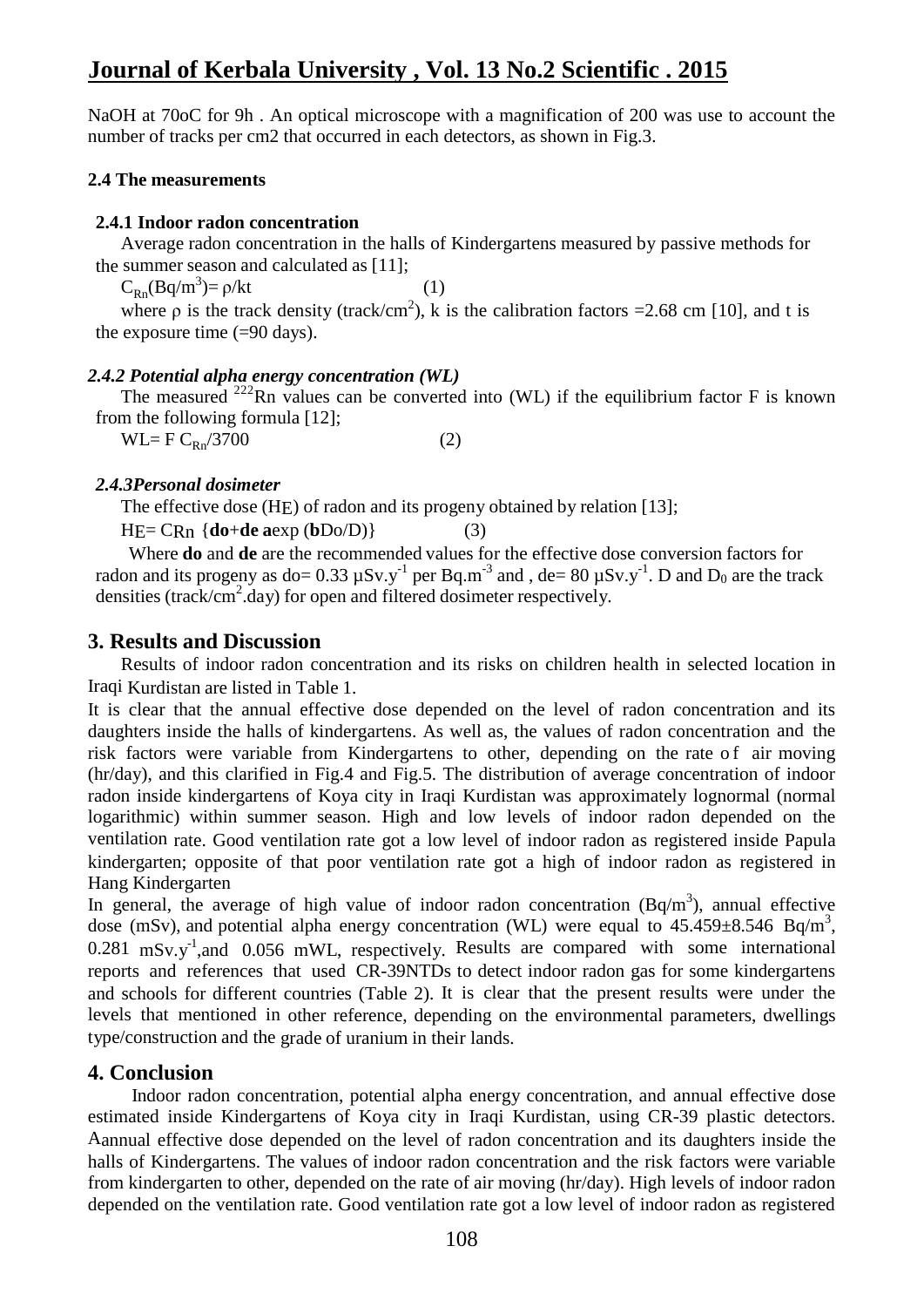Papula kindergarten; opposite of that, poor ventilation rate got a high indoor radon as registered in Hang kinder garden. Results were compared with some international reports that used CR-39NTDs to measure a concentration of indoor radon gas, and found that the present that the results were under the levels that mentioned in other references.

### **References**

- 1- Porstendo J., (1994). Properties and behaviour of radon and thoron and their decay products in the air, Journal of Aerosol Science 25(2), 219-263.
- 2- Frumkin H., Samet J.M., (2001). Radon, CA Cancer J. Clin.51, 337-344.
- 3- Hamza V. Z. and Mohankumar M.N., (2009).Cytogenetic damage in human blood lymphocytes exposed in vitro to radon, Mutation Research 661, 1-9.
- 4- Ismail A. H. and Jaafar M. S.(2010). Relationship between radon concentration, ventilation rate and male infertility: A case study in Iraqi Kurdistan . International Journal of Low Radiation. 7 (3)p.175-187.
- 5- Durrani S.A. and Ilic R.,(1997). Radon measurements by etched track detector: Application in radiation protection. Earth Science and Environment. World Scientific Publishing Co.pte Ltd.
- 6- Mansy M., Sharaf M.A., El-Kamees S. U., Abo-Elmagd M.,(2006). Theoretical calculation of SSNTD response for radon measurements and optimum diffusion chambers dimensions. Radiation Measurements 41, p.222-229.
- 7- Nikezic D. and Yu. K.N., (2006). Computer program TRACK\_TEST for calculation parameters and plotting profiles for etch pits in nuclear track materials", Computer Physics Communication. 174, 60.
- 8- Nikezic D. and Yu K N. (2004). Formation and growth of tracks in nuclear track materials Materials Science and Engineering. 46(3-5) p. 51-123.
- 9- Nikolaev V. A. and Ilic R.(1999). Etched track radiometers in radon measurements: A review. Radiation measurements.30 (1) p.1-13.
- 10- Ismail A. H. and Jaafar M. S.(2011). Design and construct optimum dosimeter to detect airborne radon and thoron gas: Experimental study. Nuclear Instruments and Methods in Physics Research B. 269(4)p. 437-439.
- 11- Amin R. M., Mansy M, Eissa M. F, Eissa H. M. and Shahin F. M. (2008). Assessment of natural radioactivity and radon exhalatiom rate in Sannur cave, eastern desert of Egypt. J. Radiol. Prot. 28, P.213-222.
- 12- Khan A J, Varshney A K, Prasad R , Tyagi R K, Ramachandran T V. (1990). Calibration of a CR-39 plastic track detector for the measurement of radon and its daughters in dwellings. Nuclear tracks and radiation measurements. 17 (4) p.497-502.
- 13- Farid S.M. (1995).Passive track detectors for radon determination in the indoor environment. Applied Radiation and Isotope. 46(2) p.129-132.
- 14- Ismail A. H. and Hussyin Z. A. (2007). Study of seasonal variations of radon levels and its risks inside different schools in Iraqi Kurdistan region for the first time. Proceedings of the  $10^{th}$
- 15- International Conference on environmental Science and Technology. 5-7 September. Kos Island, Greece. p. B305-B-312.
- 16- Rahman S. , Matiullah, and Ghauri B. M.(2010).Comparison of seasonal and yearly average indoor radon levels using CR-39 detectors. Radiation Measurements. 45 p.247– 252.
- 17- Ugur C., Ahmet C., Necati C., Fatih O., and Songul A. (2003). Assessment of radiological levels at schools in Trabzon, Turkey. Indoor and built Environment. Vol.22 (2), p.376-383.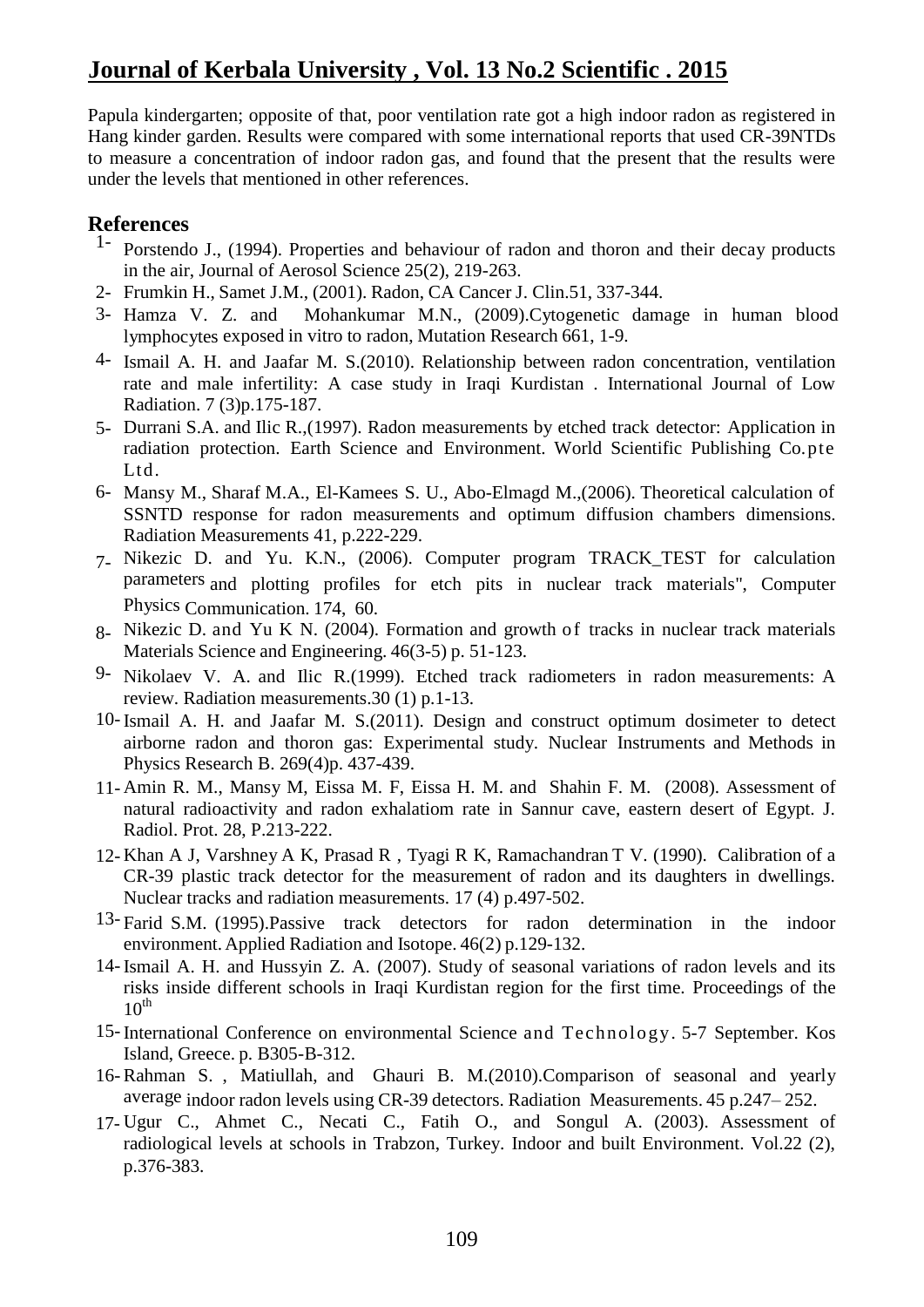- 18- IAEA ,(2010). Radiation Protection against Radon in Workplaces other than Mines. Safety Reports Series ,No.33.
- 19- BIROVLJEV, A., "Radon concentrations in Norwegian kindergartens" (Proc. 2nd Yugoslav Nuclear Society Conf. Belgrade, 1998), Vinča Institute of Nuclear Sciences, Belgrade Publishing House (1999) 629–634.
- 20- VAUPOTIČ, J., et al., (1992). Indoor radon concentrations in kindergartens in different regions of Yugoslavia, Radiat. Prot. Dosim.45,p. 487–493.
- 21- Poffijn A., Uyttenhove J., Drouget B. and Tondeur F., (1992). The radon problem in schools and public buildings in Belgium, Radiat. Prot. Dosim.45 ,p. 499–501.
- 22- Sohrabi M., Zainali H., Mahdi S., Solamanian A.R. and Salehi M., (1993), Determination of 222Rn levels in houses, schools and hotels of Ramsar by AEOI passive radon diffusion dosimeters", High Levels of Natural Radiation (Proc. Int. Conf. Ramsar, Islamic Republic of Iran, 1990), IAEA, Vienna (1993).
- 23- RADIOLOGICAL PROTECTION INSTITUTE OF IRELAND, Radon in Schools, (2000), [http://www.rpii.ie/radon/schools.htm.](http://www.rpii.ie/radon/schools.htm)
- $24$  Gaidolfi L., et al., (1998) Radon measurements in kindergartens and schools of six Italian regions, Radiat. Prot. Dosim.781, 73–76.
- 25- Phillips J.L., Ratcliff L.A.," Results of EPA's national school radon survey (Proc. Int. Symp. on Radon and Radon Reduction Technology, Minneapolis, 1992), US environmental Protection Agency, Washington, DC (1992).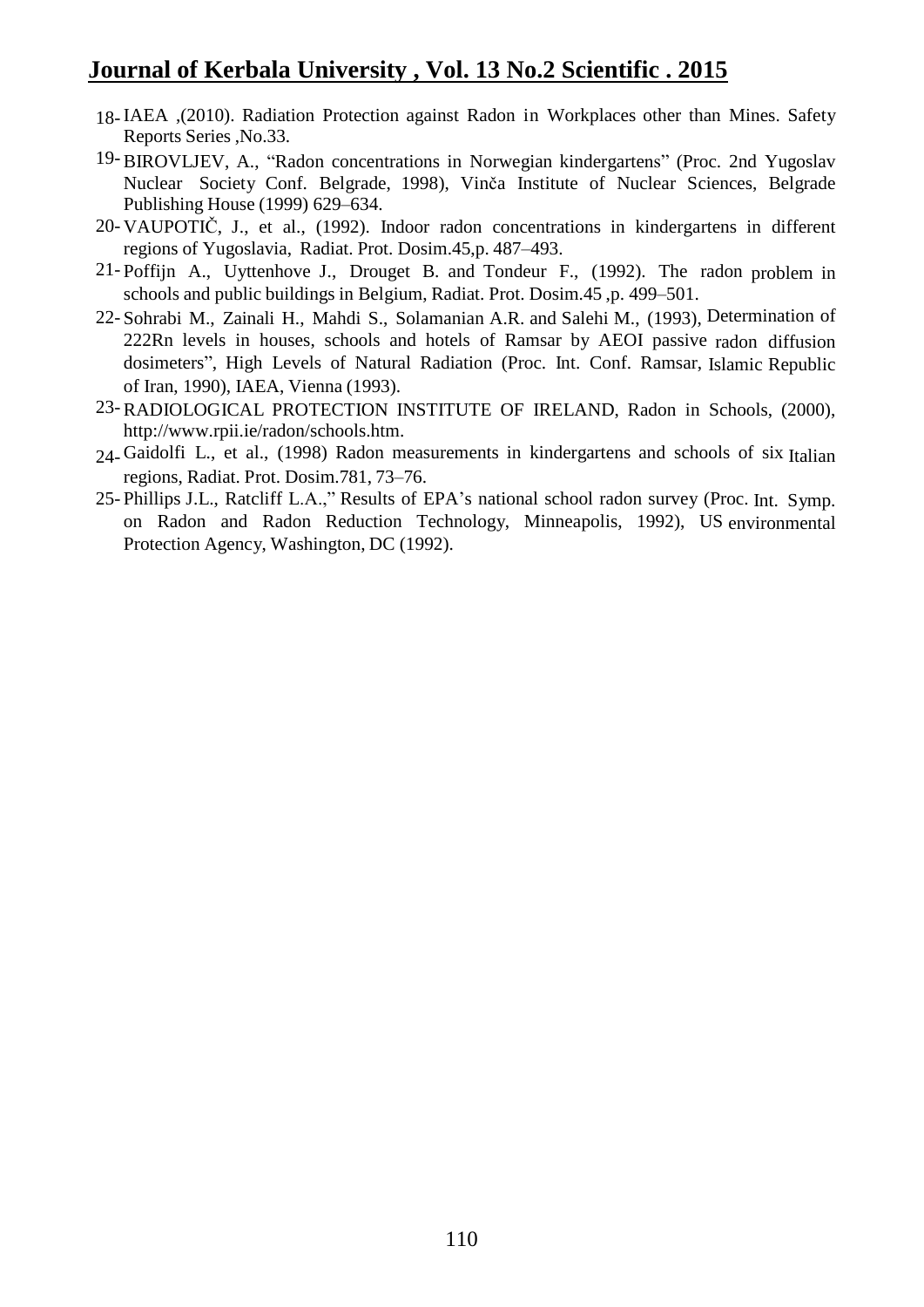

**Fig.1:** Google map of the Koya city (Red squares are the area of under study)



**Fig.2**: Schematic diagram of the exposure and calibrated dosimeter [10].



**Fig.3:** Alpha track registered by CR-39NTDs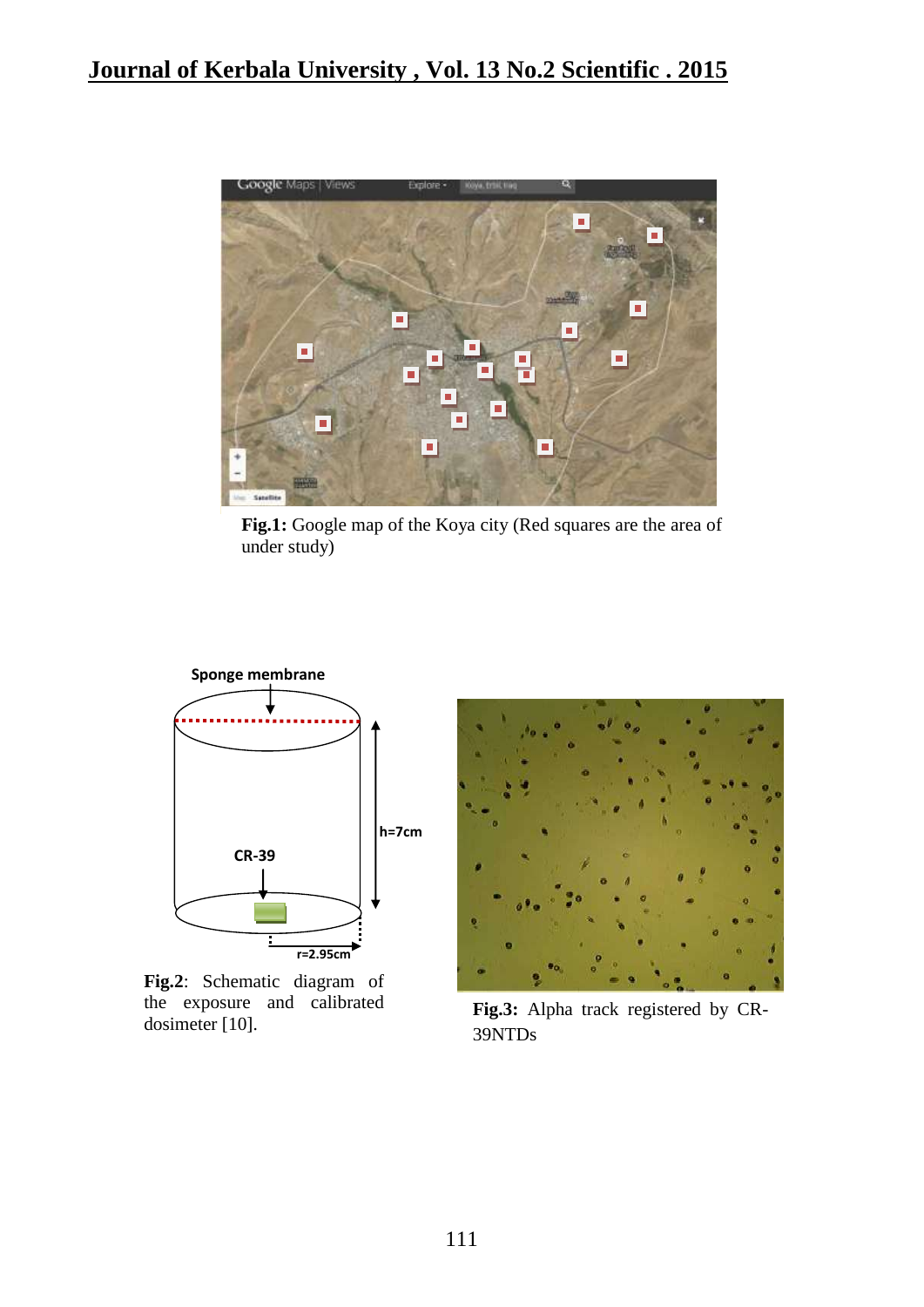

**Fig.4:** Levels of indoor radon concentration with the Kindergartens type



**Fig.5:** Variation of alpha energy concentration and annual effective dose per each kindergarten.